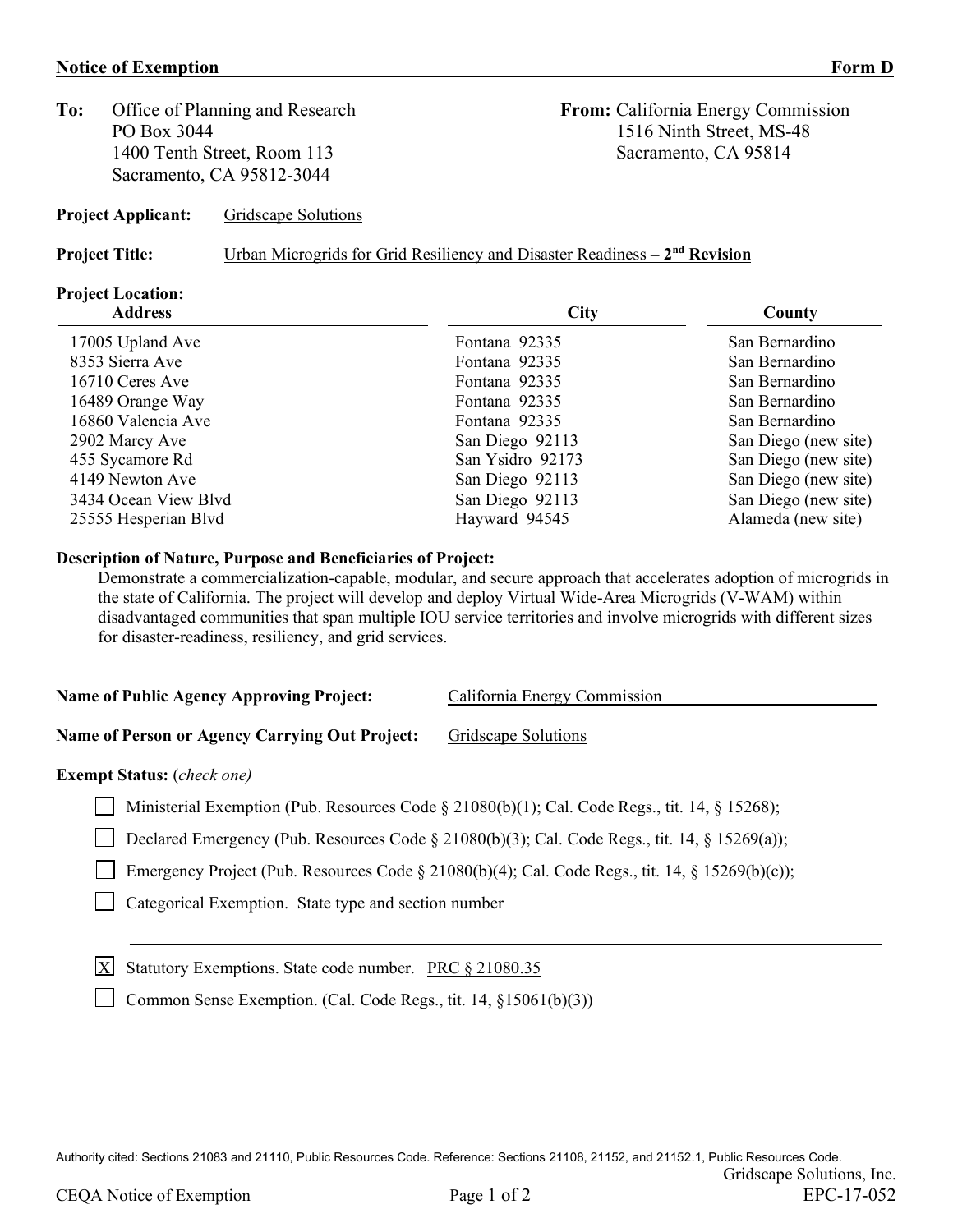#### **Reasons why project is exempt:**

The installation of the solar photovoltaic panels on the rooftop and/or parking lot is statutorily exempt under Public Resources Code 21080.35. The installations are on the roofs of existing buildings and parking lots. The associated equipment takes up less than 500 square feet of ground surface and will be located on the same or immediately adjacent parcel as the solar panels. The installation of the solar panels does not require any of the permits listed in Public Resources Code 21080.35(d).

The Energy Commission made CEQA findings pertaining to this project, including finding that it was statutorily exempt under PRC § 21080.35 when grant agreement EPC-17-052 for this project was originally approved by the Commission on May 9, 2018. This 2nd revised NOE is to add five new sites for this project: 2902 Marcy Ave San Diego 92113 San Diego 92113 San Diego

455 Sycamore Rd San Ysidro 92173 San Diego 4149 Newton Ave San Diego 92113 San Diego 3434 Ocean View Blvd San Diego 92113 San Diego 25555 Hesperian Blvd Hayward 94545 Alameda

These changes will not result in any environmental impacts beyond those already considered by the Commission and do not change the applicability of the statutory exemption under PRC § 21080.35. At the new sites, as at the old sites, solar photovoltaic panels will be installed on existing rooftops and/or existing parking lots, with associated equipment of less than 500 square feet located on the same or immediately adjacent parcel. The work at the new sites, as at the old sites, will not require any of the permits listed in Public Resources Code 21080.35(d).

This amended Notice of Exemption provides documentation of the site changes and the CEC's CEQA analysis.

| <b>Lead Agency</b><br><b>Contact Person:</b> | Hatice Gecol                                    | Area code/Telephone/Ext:                                                         | 916-776-0688 |
|----------------------------------------------|-------------------------------------------------|----------------------------------------------------------------------------------|--------------|
| If filed by applicant:<br>1.<br>2.           | Attach certified document of exemption finding. | Has a Notice of Exemption been filed by the public agency approving the project? | Yes<br>No    |
| Signature: Hatice Gecol                      |                                                 | Date: $Jan 24, 2022$ Title: CAM                                                  |              |
| X                                            | <b>Signed by Responsible Agency</b>             |                                                                                  |              |
|                                              | <b>Signed by Lead Agency</b>                    |                                                                                  |              |
| <b>Signed by Applicant</b>                   |                                                 | Date received for filing at OPR:                                                 |              |